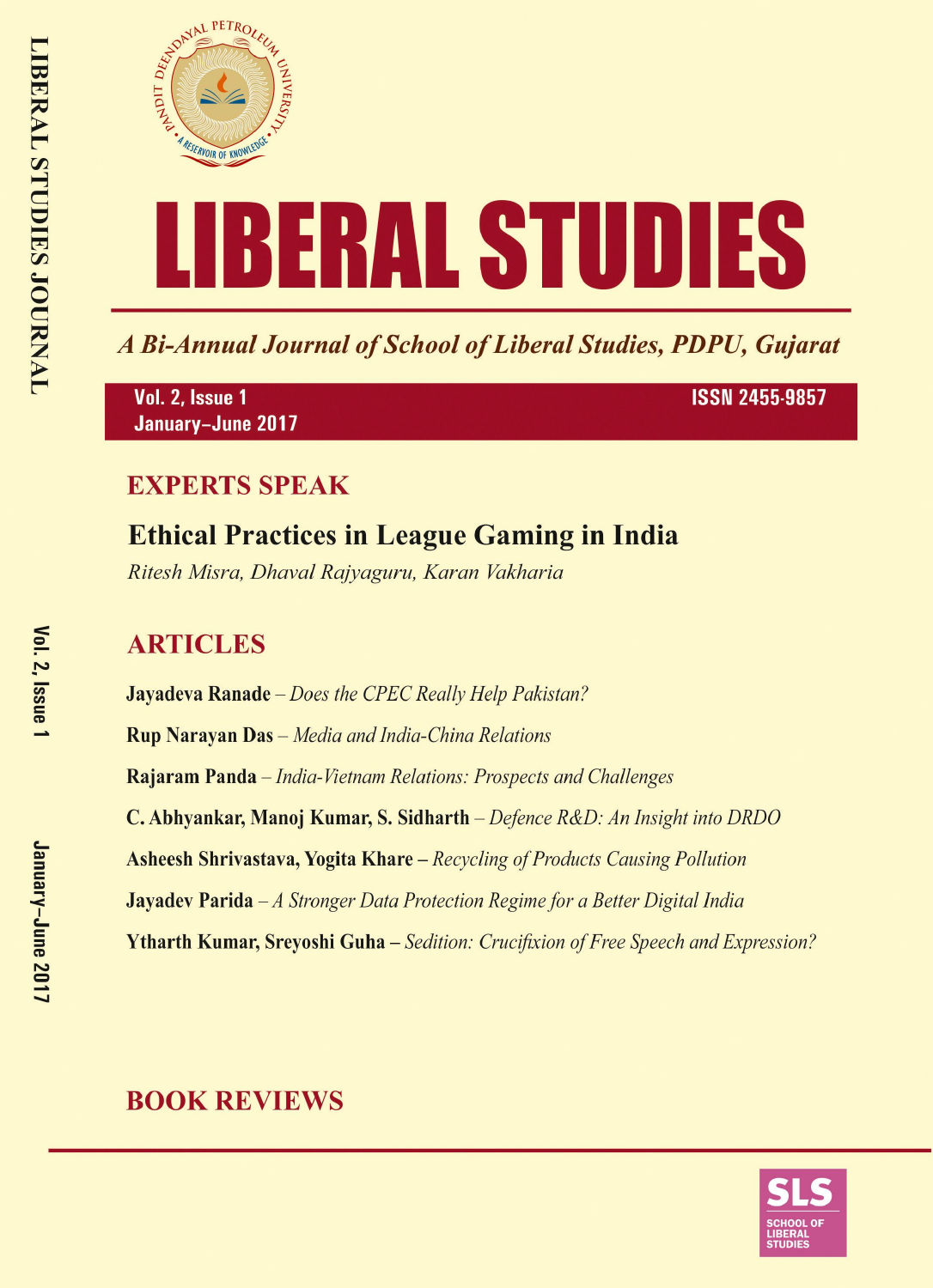# **Rup Narayan Das\***

# *Media and India-China Relations: Critiquing the Contents and the Intents*

Media is a double edged sword. To an extent, it can make or mar relationships between two countries, particularly if the two share the shibboleth of historical animus and have exhibited a definitive trust deficit in the past. It would be naïve to expect a news report, an editorial piece or an op-ed article to read like a press hand out or a banquet speech interspersed with bonhomie and pious platitude, but an adverse or a critical report or a comment in the media on the sensitive and complex Indo-China relations has all the potential to harden people's perception, which in turn can tell up further on the relationship between the two countries. Media can also dispel many a common myths and negative perceptions and be the ultimate catalyst to promote better understanding and cooperation.

It, therefore, requires a degree of circumspection. How effective is the media, particularly the electronic one, can be gauged from the assertion of Marshall McLuhan who coined the aphorism 'medium is the message'.<sup>2</sup> Media has the potential to be the spoil sport, particularly in the context of the two countries in question, inheriting the baggage of a troubled past with the unsettled border dispute and nationalism being an emotive issue in both the countries. China has long accused the Indian media of playing a negative role when it comes to bilateral relations. The common complaint has been against the "hawkish" nature of the Indian media. In this context one of the Confidence Building Measures (CBMs) discussed during the bilateral talks was to involve the national media from both the sides in the border meetings that are held on the national days of the two countries. The aim is to portray the bonhomie between the two sides. The proposal has now been accepted.

This paper aims primarily at making an analysis of both the news captions and its contents of news magazines and news papers in India and China so as to determine its impact on people's perceptions. For this purpose, it attempts to analyse the contents of

**The author** is Director in the Research and Information Division of Lok Sabha Secretariat, Parliament of India. Views express are personal.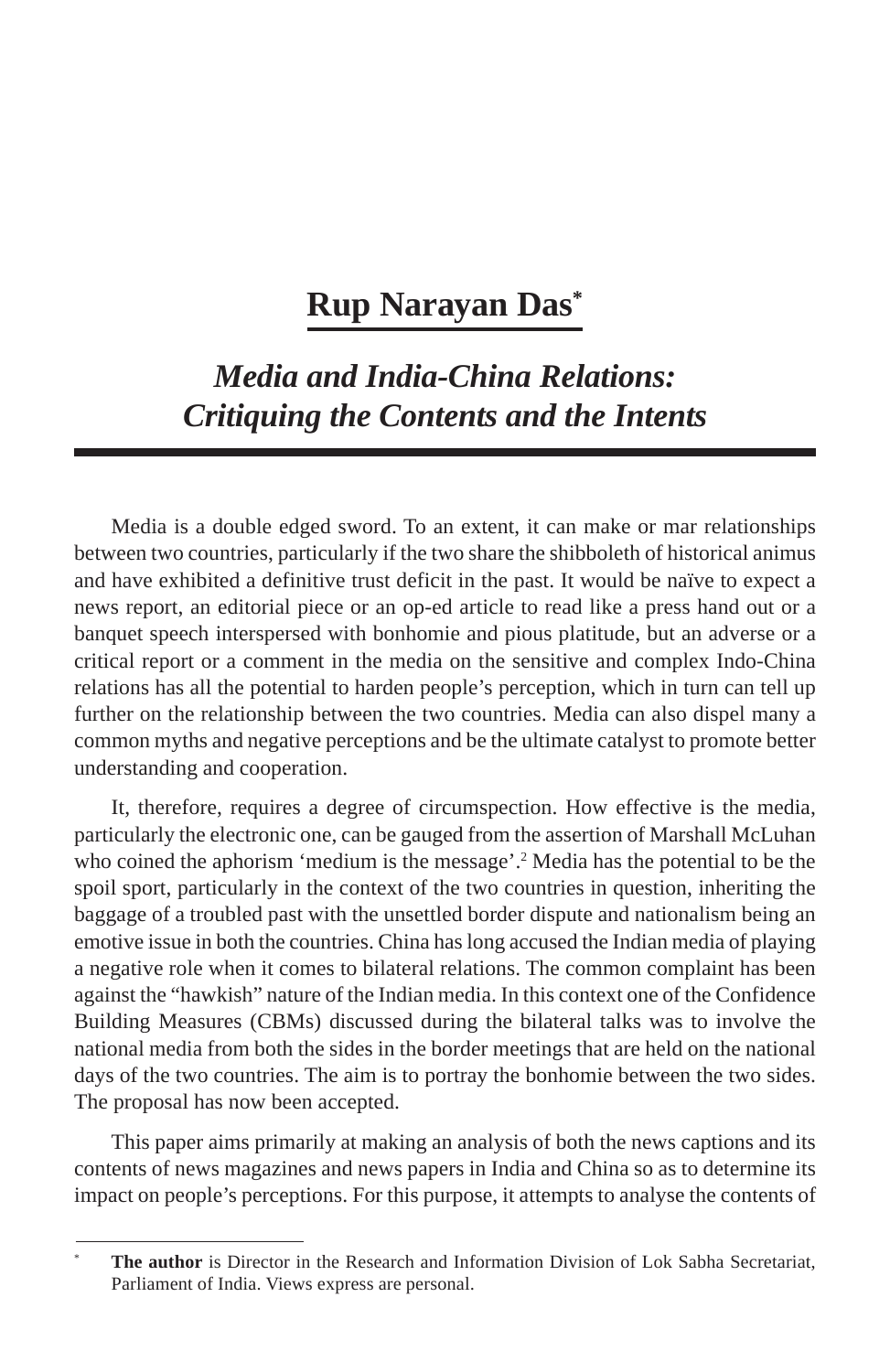news reports, editorials and opinion pieces, primarily in English newspapers published both in India and China, with more focus on China. As far as India is concerned, it may be mentioned that as of now India has four correspondents in Beijing. The newspaper and news agencies that are represented in China are *The Hindu*, *The Hindustan Times*, *The Times of India* and the *Press Trust of India*. As far as China is concerned, the study focuses on China's leading English newspaper *China Daily*, *Global Times*, *People's Daily* and *Xinhua,* and the official briefing by the spokesperson of Ministry of Foreign Affairs of China, etc. Research journals published in both India and China are also to be studied to discern respective perceptions of the Indian and Chinese scholars. As far as electronic media is concerned, their contents will be difficult to collate and so are not taken into consideration.

# **Chinese Perception of India**

The Chinese perception include both the popular perception in the Chinese social media like the micro blogs and also the state controlled print media like the *China Daily*, the *Global Times,* and the *Shanghai Daily*, etc.

# *Social Media – Microblogs*

 So far as microblogs are concerned, Simon Shen's article "Exploring the Neglected Constraints of Chindia: Analysing the Online Chinese Perception of India and its Interaction with China's Indian Policy"3 is one such article in English. The study identified eight discussion forums to analyse "any discrepancies between the on line perception and the official Indian policy as the sample groups from which to gather primary sources." The eight discussions forums were as under:

- 1. *Strong Nation Forum* (SNF) (*Qiangguo luntan),* set up in 1999 in response to Belgrade embassy bombing. It "is arguably the earliest and most famous meeting point of on line Chinese nationalists. It is run by the state owned *People's Daily (Renmin ribao).*
- 2. *Community of Iron and Blood* is a forum run by amateurish military fans which focuses on military affairs. It is also famous for nationalist expressions.
- 3. *Peace Forum* is run by the official China Internet Information Center.
- 4. *Resusciation Forum* is run by the China Central Television.
- 5. *Tianya Community* is privately run from Hainan Island.
- 6. *Phoenix Net Forum* is run by the privately owned Satellite Television Company Limited.
- 7. *FOB Business Forum is* a popular platform for Chinese businessmen doing business overseas, including those who have to interact with Indians.
- 8. *Back China Network* is a forum run by overseas Chinese living in the US. Despite its host's geographical position, most of its users and readers are from mainland China rather than Hong Kong.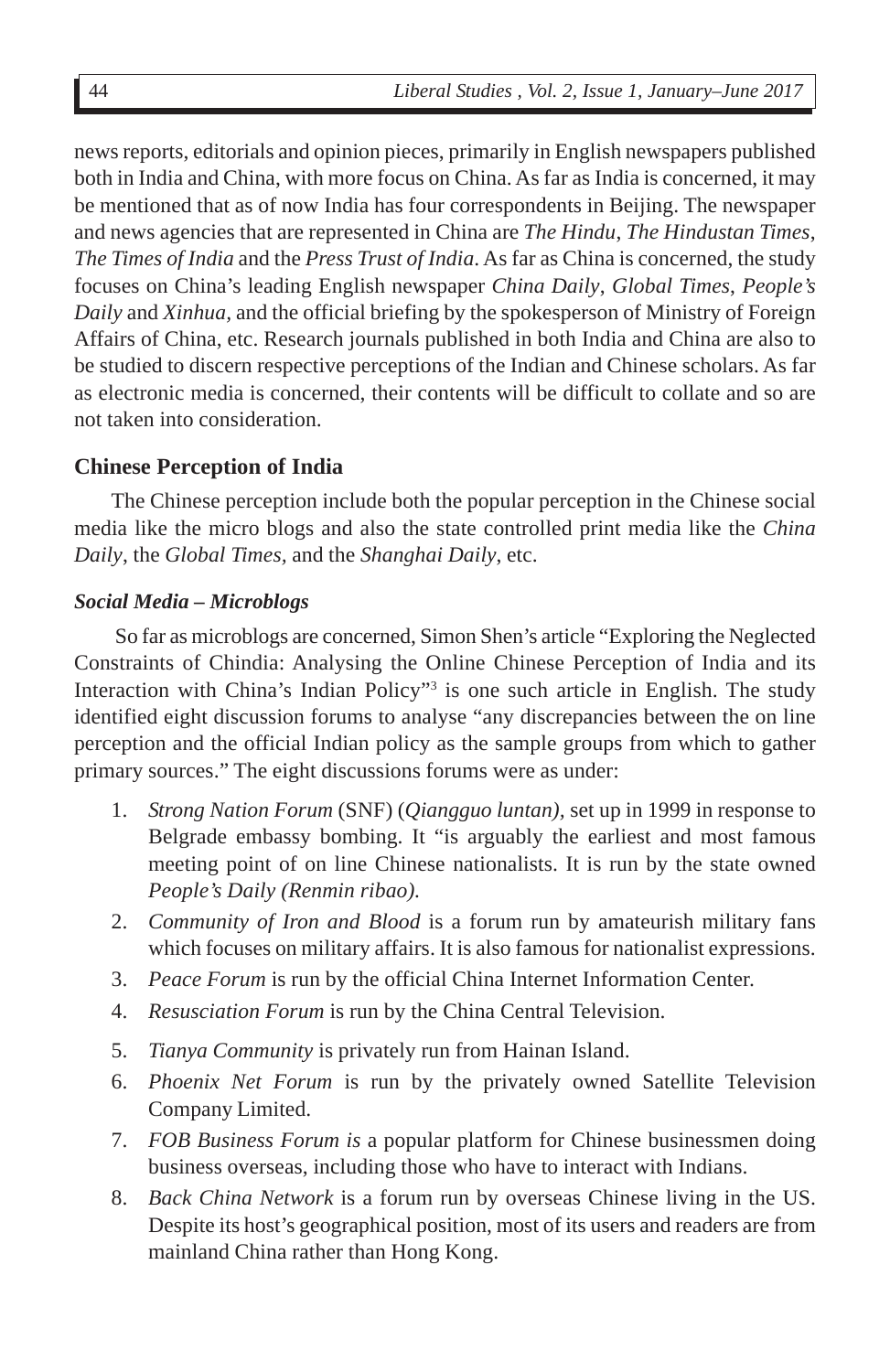The research questions that the study sought to answer are broadly two. The first question is: What general opinions do internet users voice about India, the Indians and Beijing's Indian policy? Secondly, how can the apparent gap between these perceptions and the official rhetoric of Beijing be explained? And how might such perceptions influence Sino-Indian relations?

Then the study proposed six propositions to determine the research questions as under:

- (a) Indians are seen as racially inferior to the Chinese.
- (b) India is seen as economically backward to China.
- (c) India is seen as militarily inferior to China.
- (d) India is seen as a western ally helping encircle China.
- (e) India is seen subverting Chinese sovereignty.
- (f) Sino-Indian strategic partnership receives half-hearted support.

Prof. Simon Shen in his study took one year in time frame (01 November 2008 to 31 October 2009). While concluding the finding of the research, the author wrote that "although the ratio does not represent a holistic view of these forums, it can still be used to study their comparative rational levels. Most surprisingly, it is generally found that the forums normally visited by liberals, despite their relative rationality, do not show a great deviation of stance towards India from the radical nationalists, making the online Chinese perception of India more monolithic than that of the US or Japan. Using a rough calculation, messages expressing a positive feeling towards India accounted for at most one-tenth."

### **Decoding the Chinese Media**

### *Life of Pi*

With regards to the perception of India in the Chinese media, it is worth a while to find out how Ang Lee's Hollywood blockbuster movie: "*Life of Pi"* has been perceived by the Chinese media, including in the social media. This, not only because the film has an Indian story line, but also because it has an Indian actor -- Suraj Sharma playing the main protagonist. Writing about the impact of the movie in China, the Beijing based correspondent of *The Hindu,* Ananth Krishnan wrote, "Ang Lee has appeared to have succeeded in doing what the Indian government has failed to achieve in over more than a decade of tourism campaigns and promotion drives in China: rekindling Chinese interest in travelling to India and in Indian culture." He wrote further, "Beyond the box office too, the film has sparked a wide debate – and thousands of comments in the vibrant on line community, with several Chinese writers and micro bloggers seeing the film as a long-overdue introduction to Indian culture for the Chinese public often ignorant about India."4

Surfing the Chinese blogs, he mentions a few very positive comments. One blogger wrote, "A beautiful film; India is now the most beautiful travel destination in my heart".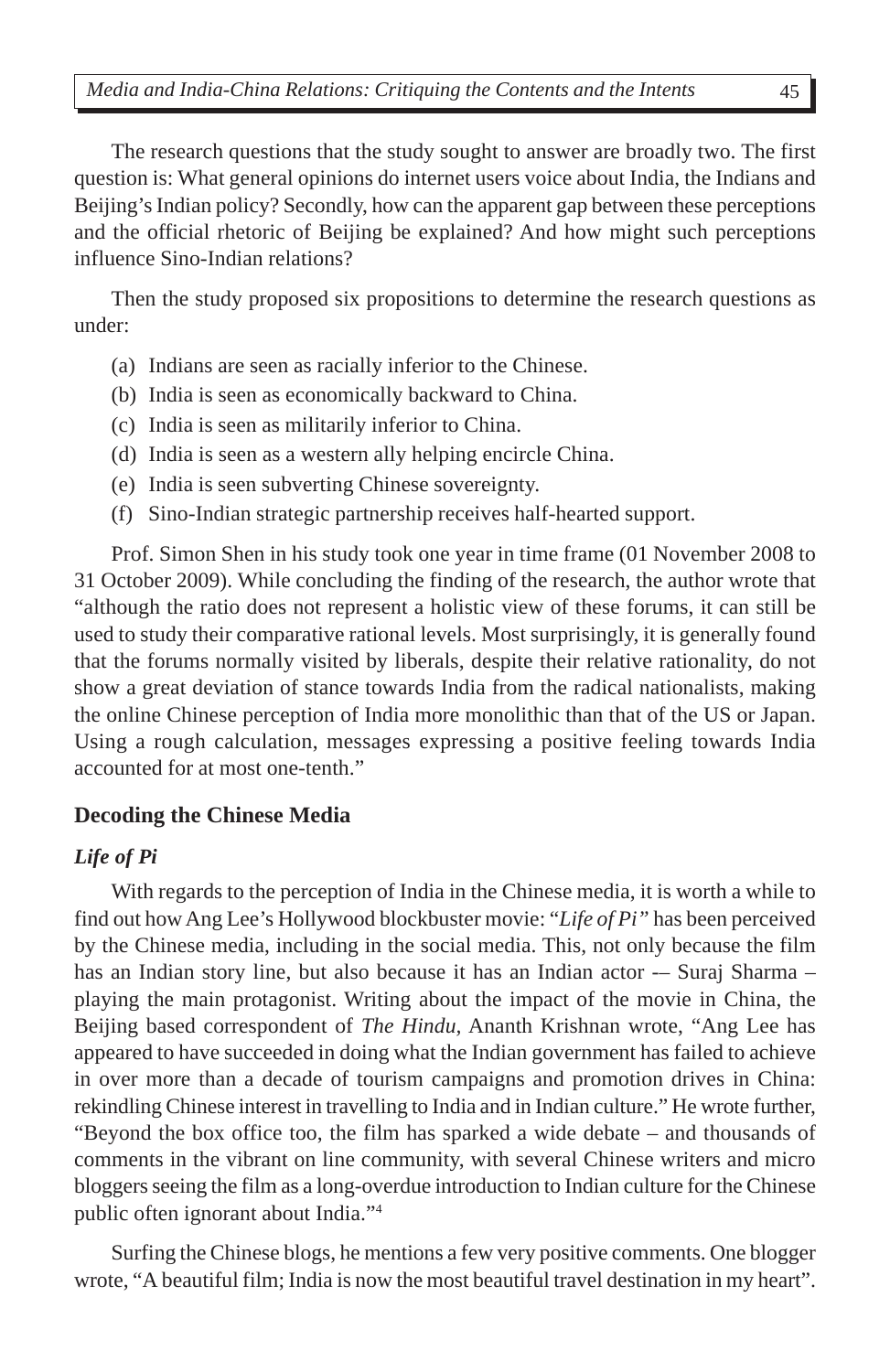Yet one more blogger Au Xin, a DJ at Radio Guangdong, said in a message to his 45,000 followers on Sina Weibo that what he liked about the film was director "Ang Lee's respect of and belief in Indian culture." Ms. Ruby, a Beijing-based microblogger, wrote that the film which also dwells on India's religious and cultural traditions, would "correct the prejudice and ignorance about Indian culture (in China)". Xu Xiaohuang, an executive at an insurance company in Zhejiang, said the film was "meaningful and beautiful, and makes me wants to travel to India". Another micro blogger, whom Krishnan mentions, said in a post on Weibo that he had taken his daughter to see the film. He wrote, "India's Minister of Travel should award Lee with a medal. He presents the beauty of India to the world".

In complete contrast to the selection of posts in the Chinese social media by Ananth Krishnan, the biases and prejudice of a selection of posts by the state controlled print media is also quite discernable. According to a review of the film in *China Daily*, "Ang Lee's reputation is perhaps the foremost reason for the film's popularity in China."<sup>5</sup> It is difficult to accept that the success of the film in China is only because of Ang Lee. It seems from the comments culled out from social media by Ananth Krishnan that the Indian story line and the cast also have much to do with the success of the film in China and this has not been acknowledged in the review of the film in China's state controlled media suggesting that the state controlled Chinese media is seldom favourably inclined towards India's rich culture and only limits it to the linkage with Buddhism. The review of the film carried a photograph of Suraj Sharma with Ang Lee. According to the review, the film received 4 billion posts in Weibo, China's fastest and most accessible platforms. It also mentions that "the film deals with many serious issues, such as faith and morality." Nowhere in the review was there any mention of India. In one place, it was only mentioned, "Netizens also interpreted the carnivorous island. Some contend it represents the Hindu God Vishnu. Others argue it symbolises Pi's mother. And many say it was just a fantastical landscape." The film was also reviewed in *Global Times*, which carried the picture of Suraj Sharma squatting on the raft floating in the sea. Regarding the film the review mentions that Ang Lee "introduces the tender suspense between characters – boy and beast – as they struggle for placid coexistence".<sup>6</sup>

It is evident from this comparative analysis that even though the social media in China is regulated, the state-controlled media does suffer from inherent prejudices and has reservations about putting India in any kind of a positive light.

## *The Delhi Gang Rape*

The infamous Delhi gang rape of November 2012 that occupied considerable media space the world over also found its echo in the Chinese media, including the social media. Hu Xijin, the editor of the nationalistic party-run *Global Times* argued in a widely criticised message to his three million followers on Weibo that the case had shown the limitations of the rule of law in a democracy. "For a backward society, no law can help," he said. "India calls itself the world's biggest democratic state, but it is also one of the most disorderly. In the 1960s, China and India had the same level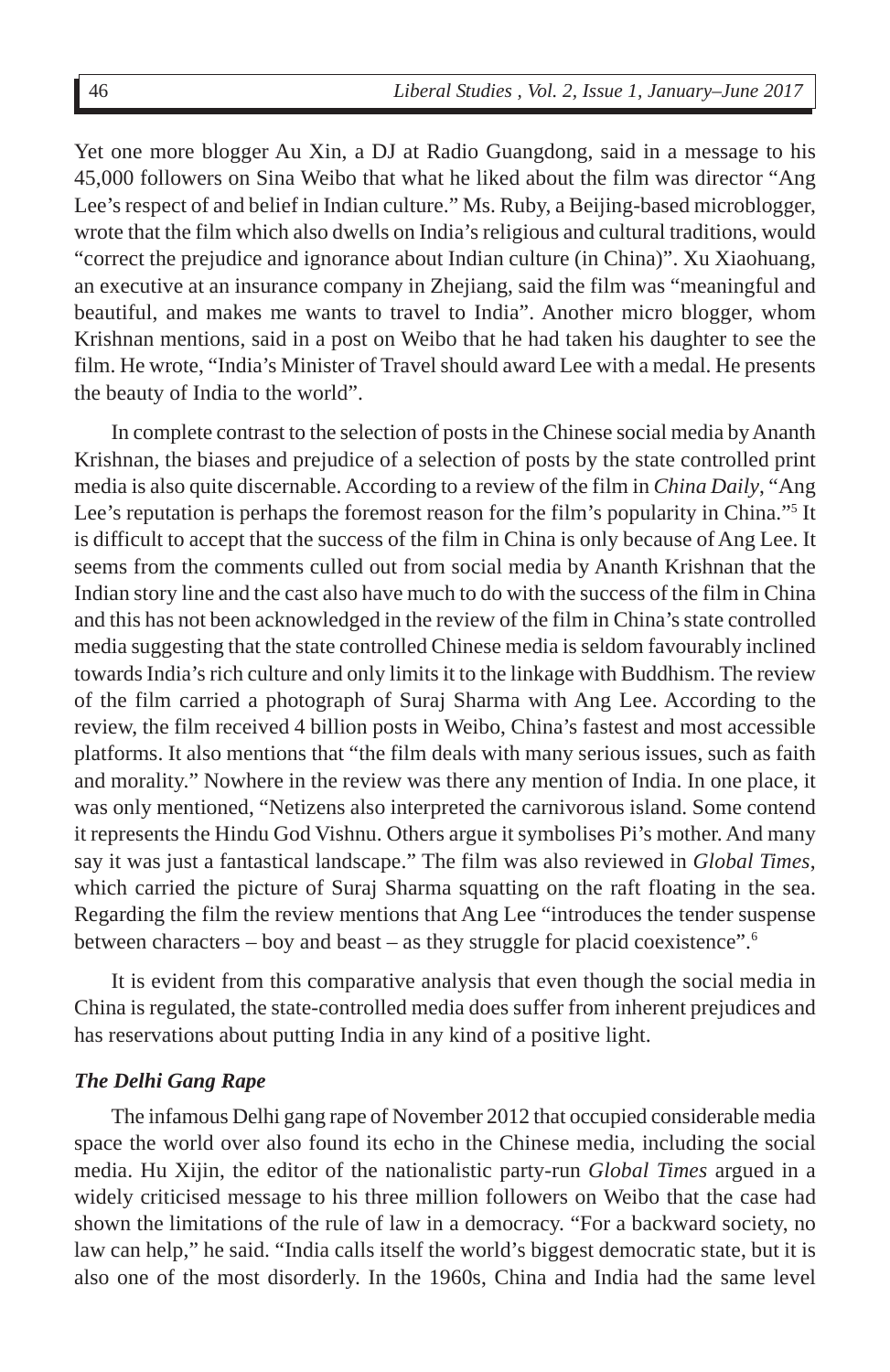of development, but now China's GDP is three times India's".7 Another similar commentary message printed in the same news paper also reflected the same cynicism, describing India as "an inefficient and unequal democracy". "The Indian democratic system seemingly can't solve these problems but provides legitimacy for (rulers). India's democracy is now manipulated by a small number of elite and interest groups…. Efficient democracy means more than electoral politics". The Government-run *Beijing Youth Daily* in a Weibo message said, "The current problems in India are fundamentally the problems of Indian democracy, which is reflected by the weak regime and the invalid social management".

But, in the Chinese social media, the news also raised the issue of the vibrancy of freedom of the press in India. For example one internet user of north eastern Jiliin responded that "at least India allows protest. If such a thing were to happen in China, would we have had a large scale protest?" Ananth Krishnan cites yet another comment in the Chinese social media wherein a blogger Feng Zetangin from Guangzhou referred to the rape of school students by local officials, but the government failed to do anything. Bruce Wang, another microblogger, wrote that "China Central Television intensively reported the rape case in India. But please don't turn a blind eye to our own country's sexual harassment of children." He further wrote that Kai-Fu Lee, former founding president of Google China, who has 24 million followers on Weibo and maintains a hugely popular blog wrote that "the system (in India) allows the people to take to the street and to expose the scar, so that the government has to face it squarely". If the scar is hid firmly", he added, cryptically, "it will instead fester and become inflamed, and by the time it is exposed, it would be too late to face it".

## *Border Incursion*

The incidence of Chinese incursion into the Indian part of Line of Actual Control (LAC) on 15 April 2013 also found its resonance in Chinese social media. According to a report in the *Times of India*<sup>8</sup> by its Beijing correspondent Saibal Dasgupta, although tightly controlled, the Chinese internet space was filling up with hundreds of accusations that India was playing foul, by raking up a non-issue over an alleged fake infiltration by the country's army. He further wrote that many users of Weibo are demanding that their government "teach India a lesson". He quotes one Weibo user asking, "Indians fishing in troubled water working hand-in-glove with Japan." The report further said that there were signs of tacit official encouragement of such internet postings, which have been allowed by censors that usually block any campaign against what they regard as "friendly countries".

## **Chinese Perception of India in their Print-media**

How do the Chinese media, particularly print media look at India and Indians in general? It is true that it may be misleading or erroneous to draw any conclusion from any single article or even a bunch of articles, but several articles of the Chinese print media are certainly suggestive of the prejudice of the writers. Even more worrisome is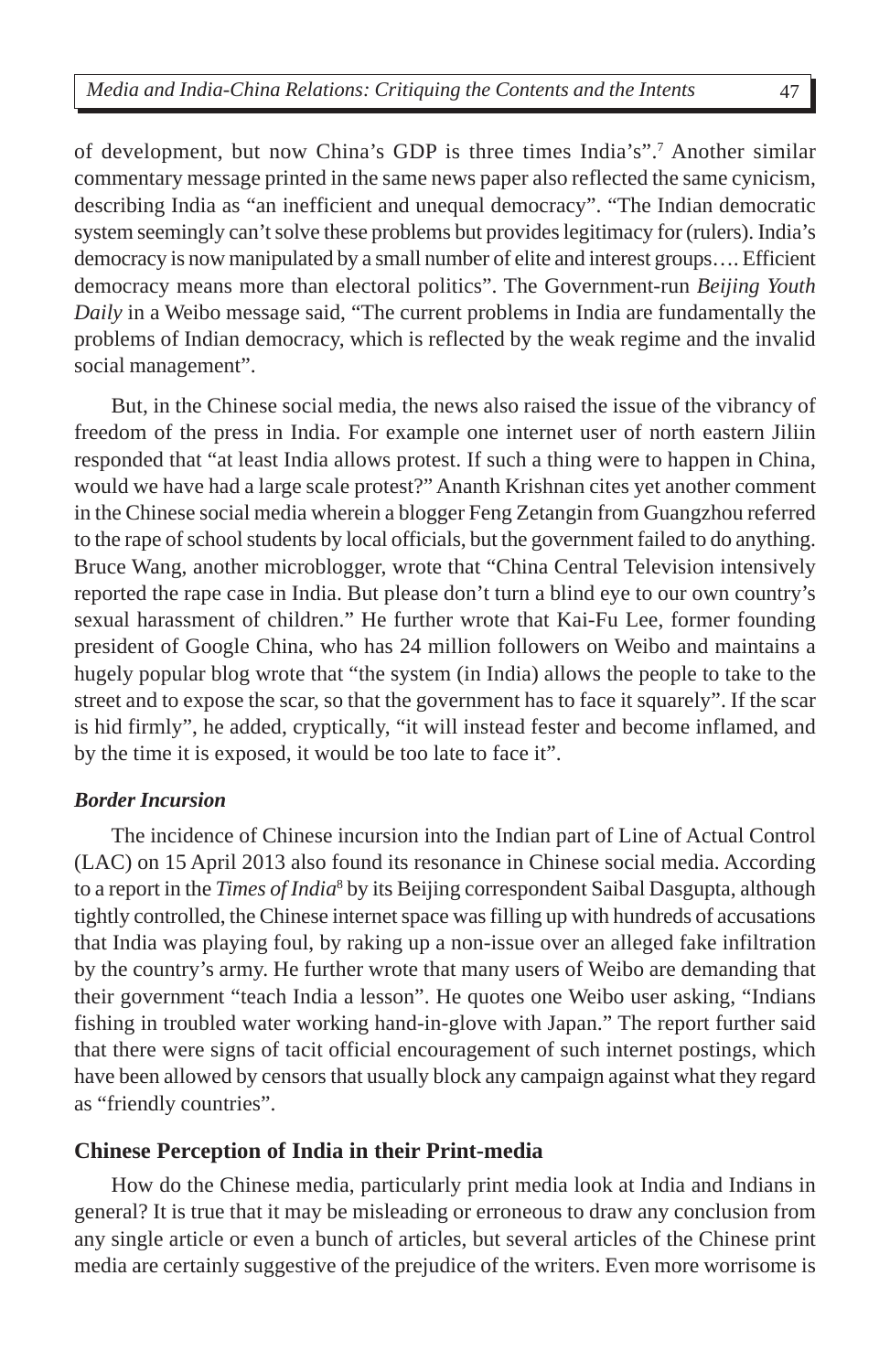the impact it may have on the readers, either Indian or Chinese. Take for example the article written by Chen Chenchen, the opinion editor of *Global Times<sup>9</sup>*, who visited India few years ago. Let us read the first paragraph of the article, which is as under:

We were heading towards the home of a middle class family living in East End Apartments, Delhi. The taxi navigated through the night, and the surroundings appeared increasingly run–down. Looking out of the window, there were few cars and more rickshaws on the road.

Certainly, the number of cars in China is any time more than they are in India. But does the observation reflect a typical scene while approaching a Delhi colony? It reflects a prejudice rather than a discerning observation. In yet another place in the article the editor wrote:

The Indian family we were visiting included journalists, artists, engineers and architects. They all warmly invited their neighbours to meet and talk with us. It was a community of intellectuals, and the women all had decent jobs. Until the moment we stood up to say good-bye, we still couldn't believe that the material standards of these Indian middle class families fell so far below our expectations.

These kind of observations only corroborates the propositions and the findings of Simon Shen. He further writes, "Certainly, Indians are not necessarily satisfied with their life, but they do have a more peaceful and satisfied state of mind, which is in sharp contrast with the anxious, testy Chinese."

In yet another place in the same article, he writes: "Before going to India, I heard a story from a friend, saying that he had dinner at the house of a rich Indian businessman, whose servants kneeled besides the table reverently throughout the meal. The friend talked to a servant, asking his plan for the future, only to learn his appreciation of his employer and the gods." The story was probably exaggerated, but such attitudes do exist. "Compared with their Chinese counterparts, Indians better understand being content with their lot, and tend to have less appeals about their interests and rights. It is hard to tell whether the pros outweigh the cons in this regard. On the one hand this mentality helps placate the public and facilitate social stability." This excerpt certainly contains streaks of the author's disdain for Indian democracy.

The tendency of Chinese media to put down India in their newspapers and blogsis also evident in yet another rather disparaging remark. Commenting on Delhi's transport, he writes, "Take traffic as a simple example. In the streets of Delhi, vehicles of all sizes and shapes crowd together. People are everywhere, waiting for a bus ride or ride by motor cycle. They file into buses whose doors are never close, or sit on overloaded motorcycles. Cars are lined up in traffic jams, but endless drones from the horn are rarely heard." The inherent cynicism of the author is also revealed in yet another place, "But on the other hand, the Indian sense of reconciliation and relaxation may clash with or even impede development. Unlike the Chinese, surrounded by a sense of urgency or ambition, Indians seem less motivated to seize the moment, or catch up with more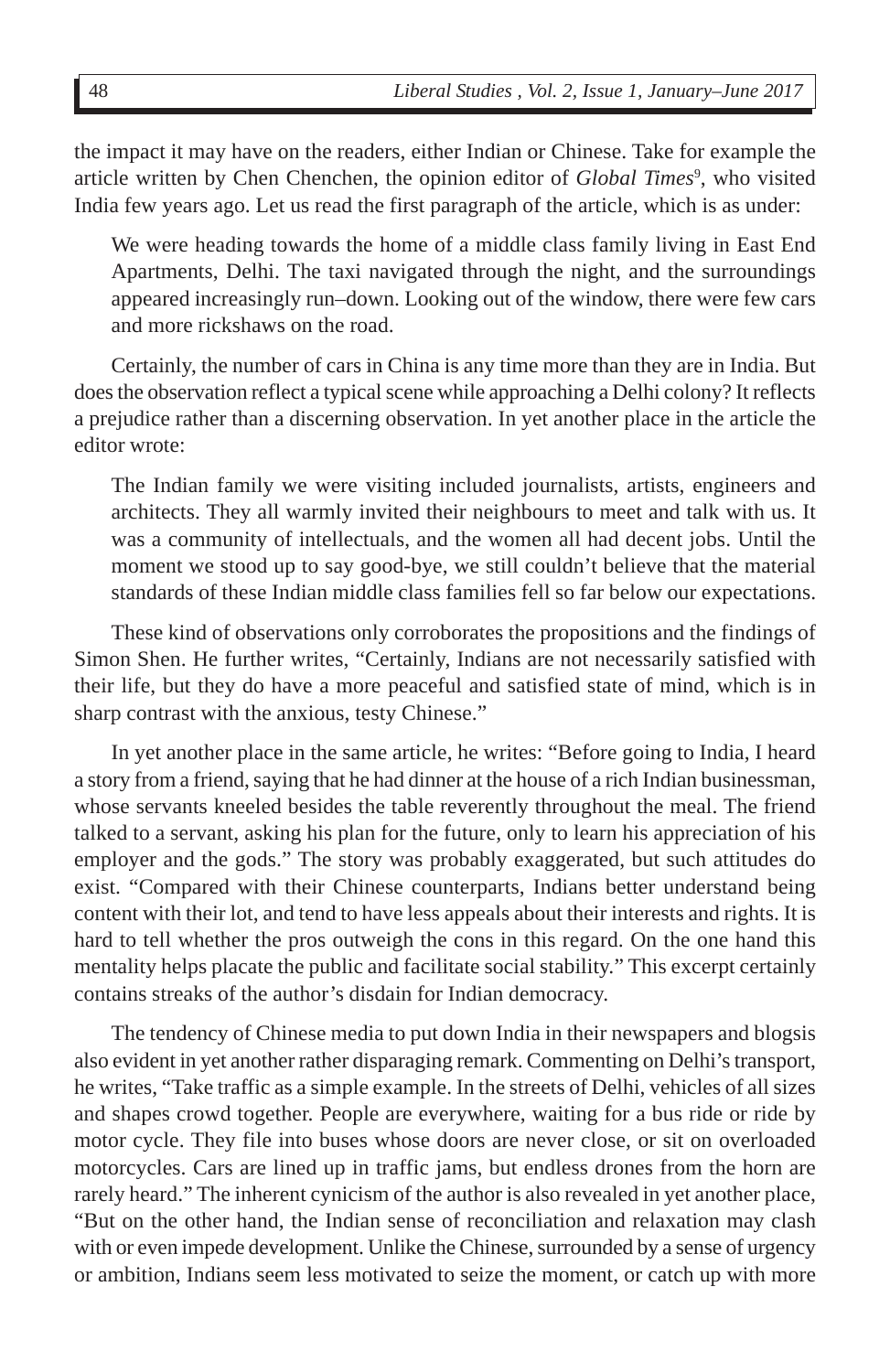successful examples, despite wide cleavages, crying out for equality and fairness, and fighting for a better tomorrow."

### **China's Threat Perception of India**

India does not figure high on China's radar as far as China's threat perception is concerned. This is evident from China's Defence White Paper published from time to time. But India's democratic edifice and proximity to the West, particularly the US and other democratic powers such as Japan, South Korea, and even to some extent Australia, and now recently, countries of the South East Asia such as Vietnam, Thailand and Indonesia as well have been of some concern to China. When India revised its defence doctrine in 2009 to meet the twin challenges of China and Pakistan, there were some comments in China. Hao Ding, a researcher of the Chinese Academy of Military Sciences wrote an article 'Great Changes in India's Defence Strategy – War objective shifts to giving China importance, while treating Pakistan as lightweight' in the Party affiliated Chinese language organ *China Youth Daily* on 27 November 2009. In the article the author identified five discernible shifts in India's defence doctrine.10

In the first place, 'in terms of goals, India now aims at becoming a global military power in contrast to its earlier objective of acquiring a regional military status'. Hao Ding wrote that prior to the end of the Cold War, India followed an expansionist and hegemonic policy in South Asia by dismembering Pakistan, annexing Sikkim and dispatching troops to Sri Lanka and Maldives. The article further goes on to assert that in the twenty-first century, India's national interests are seemingly expanding and accordingly, it is striving to protect its strategic superiority in the South Asian subcontinent as well as in the Indian Ocean. Simultaneously, India is actively projecting its power into the Asia-Pacific regions instead of being only a South Asian power. It is thus making efforts to emerge as 'a major and positive geo-strategic player' in the Eurasian political chessboard.

Secondly, from the point of view of strategic guidelines, as a complete departure from the usual, India has shifted from the role of 'passive defence' to a line of 'active and aggressive defence'. Looking at this scenario from the angle of war objectives, India is now laying emphasis on giving China importance while treating Pakistan as lightweight, as compared to in the past, where equal emphasis was given to both China and Pakistan'.

Thirdly, in matters of strategic deployment, India has adopted a strategy of stabilising its western front and strengthening the northern front, simultaneously giving equal emphasis to land and sea warfare, in stark contrast to its earlier stress on land warfare'. To substantiate his point, the Chinese scholar further mentioned how India had already made plans to dispatch additional two mountain divisions at the Sino-Indian border and deploy Su-30 fighter aircraft as well as missiles there in order to fight a 'middle or small-scale partial border war under high tech conditions'.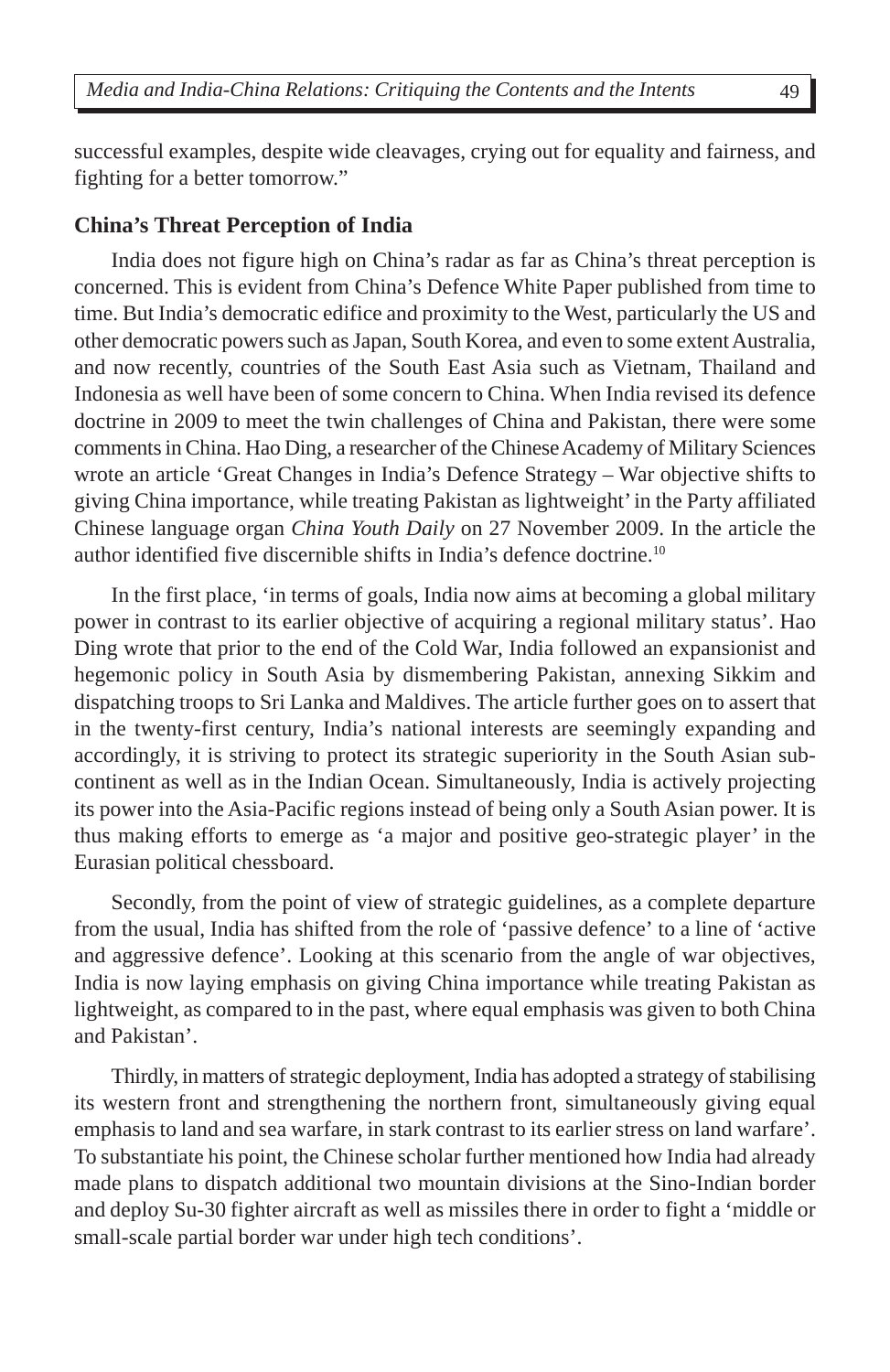### **Chinese Reaction to India's Foray into South China Sea**

Perhaps the best illustration of how media affected the relationship between the two countries can be discerned from how media in both India and China reacted and responded to India's foray into the South China Sea. It may be argued that the discord on the issue was to near hysterical proportion by a large section of media in China.

A new twist was given to India's 'Look East Policy' prior to the visit of India's then-External Affairs Minister S.M. Krishna to Hanoi in September 2011, to participate in the 14th India-Vietnam Joint Commission Meeting, when it was declared that the two countries were to sign an agreement to explore oil in the South China Sea. The media in the two countries went over board to react and comment. New Delhi and Beijing, however, at the governmental level handled the issue deftly. On 15<sup>th</sup> September, alluding to the media report, the Chinese Foreign Ministry spokesperson Jiang Yu said that China enjoys indisputable sovereignty over the South China Sea, and that China's stand was based on historical facts and international law. It was further stated that China was opposed to any project in the South China Sea, without directly referring to India.11

The same day while answering a question raised by a correspondent as to the Chinese objection to the ONGC Videsh venture, the spokesperson of the Ministry of External Affairs of Government of India said in New Delhi that ONGC Videsh had been present in Vietnam for quite some time, including in a major oil venture for offshore oil and natural gas exploration, and that they were in the process of further expanding their cooperation and operation in Vietnam.<sup>12</sup>

The issue was, however, played out in the media both in China and India. The ultra nationalist *Global Times* observed that 'reasoning may be used first, but if India is persistent in this, China should try every possible means to stop this cooperation from happening.<sup>'13</sup> An editorial in the same newspaper described the proposal of the ONGC Videsh as reflecting India's rising ambition, and a likely Indian move to counter China's behaviour in the Indian Ocean. Yet another report entitled, 'Bundling Strategy over South China Sea will be disillusioned' was carried by Xinhua News Agency on 27 September. The report said that India's oil exploration cooperation with Vietnam in South China Sea was a blunt trampling up on China's sovereignty.14 In one more article titled "Time to teach those around South China Sea a lesson" carried in the *Global Times*, it was commented that 'we (Beijing) shouldn't waste the opportunity to leave some tiny scale battles that could deter provocations from going further.'<sup>15</sup> The commentary by the Indian strategic community, though nuanced, was hasty. The comment by Indian strategic analyst C. Raja Mohan was, however, mature and dignified. He wrote, "…Vietnam's new importance to India has been misrepresented by the media at home and abroad by viewing it through the distorting prism of China."16

The cooperation between ONGC Videsh and Petro-Vietnam goes back to 1980s, which led to the signing of the Production Sharing Contract between Hydrocarbon India Ltd., renamed later as ONGC Videsh, and Petro-Vietnam in Phu Kan basin in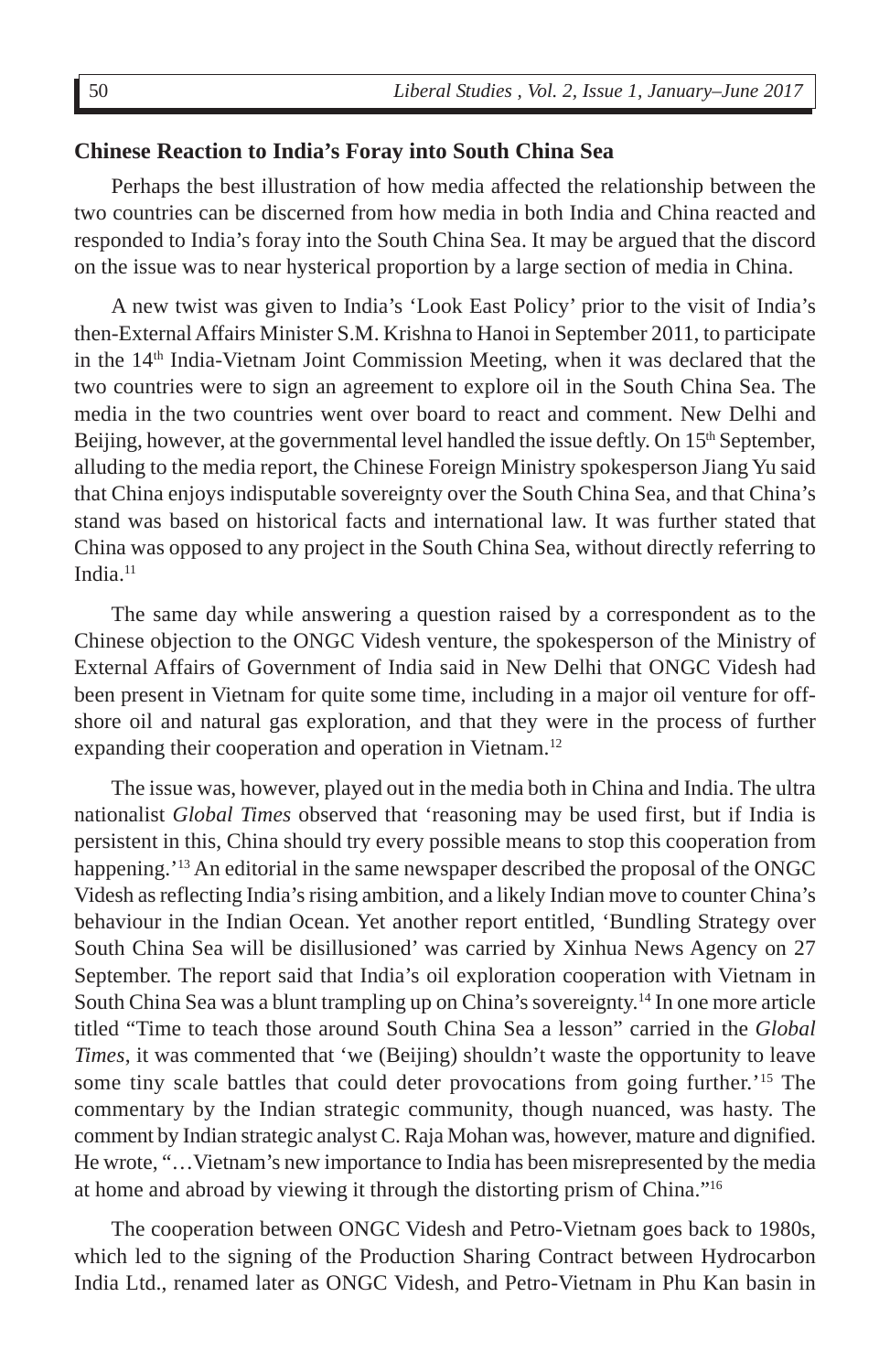Vietnam, through the regular bidding process. Later in June 2006, they signed the deal for the awarding of two exploration blocks 127 and 128. Some of the key areas in which both the companies are desirous of cooperating are related to a exchange of information on the petroleum industry, new investments, expansion and operations of oil and gas exploration and production including refining, transportation and supply in Vietnam, India and third countries, according to the laws and regulations of their respective countries.

The signing of the agreement with Hanoi by India further outraged Beijing, which impelled the official news agency Xinhua to announce that both China and Vietnam will not allow any third party hostile forces to destroy their relations. Both New Delhi and Beijing, however, did not allow the relationship between the two countries to drift further. The then Prime Minister Dr. Manmohan Singh, in his meeting with his Chinese counterpart, Wen Jiabao, on the sidelines of East Asia Summit meeting in Bali reiterated that the Indian exploration of oil and gas deposits in the South China Sea were purely commercial and the issue of sovereignty over South China Sea should be resolved according to the international law and practice. Beijing also reiterated its stated position that it hoped not to see any outside forces (obviously referring to India) involved in the South China Sea dispute. The two sides, however in spite of the spat, tried to strike a friendly note and Beijing even extended a charm offensive saying that "there is no power in the world that can prevent the development of bilateral relations between the two countries." Beijing appeared to suggest that differences with India were driven by third parties and blamed the United States for sowing seeds of discord between China and its neighbours and thereby attempting to contain China.

The Chinese position on the issue, however, hardened later. In another article in April 2016, published immediately after the India-China-Russia trilateral meeting in Moscow on 18 April 2016, *Global Times* said, "For years, India had taken a prudent, yet ambiguous stance over the South China Sea issue. India expressed the same attitude as China and Russia, indicating a changing state of mind of India. Why is that the case?" In trying to find a plausible answer, it said, "One possible reason is that India has been striving for full-fledged membership of the Shanghai Cooperation Organisation (SCO). In July 2015, the SCO in Ufa summit launched the process of accession for India and Pakistan. But India's inclusion into the SCO has not been completed. India needs to prove first that its accession can play a constructive role for the unity of the members of the SCO and the effect of the SCO, internationally. In addition, what rights India will or will not be entitled to, after it enters the SCO will be determined by the existing members. Against this backdrop, India taking a consistent stance with China and Russia in diplomatic matters will facilitate its accession to the SCO and help it play its role within this regional framework."17 This clearly suggests that the articles in the *Global Times* are commissioned to take a particular stance conveying a clear message to India and the public at large in both countries as well as to the world. Such articles are not written by writers to give their own views but are mouthpieces for the ruling regime in China.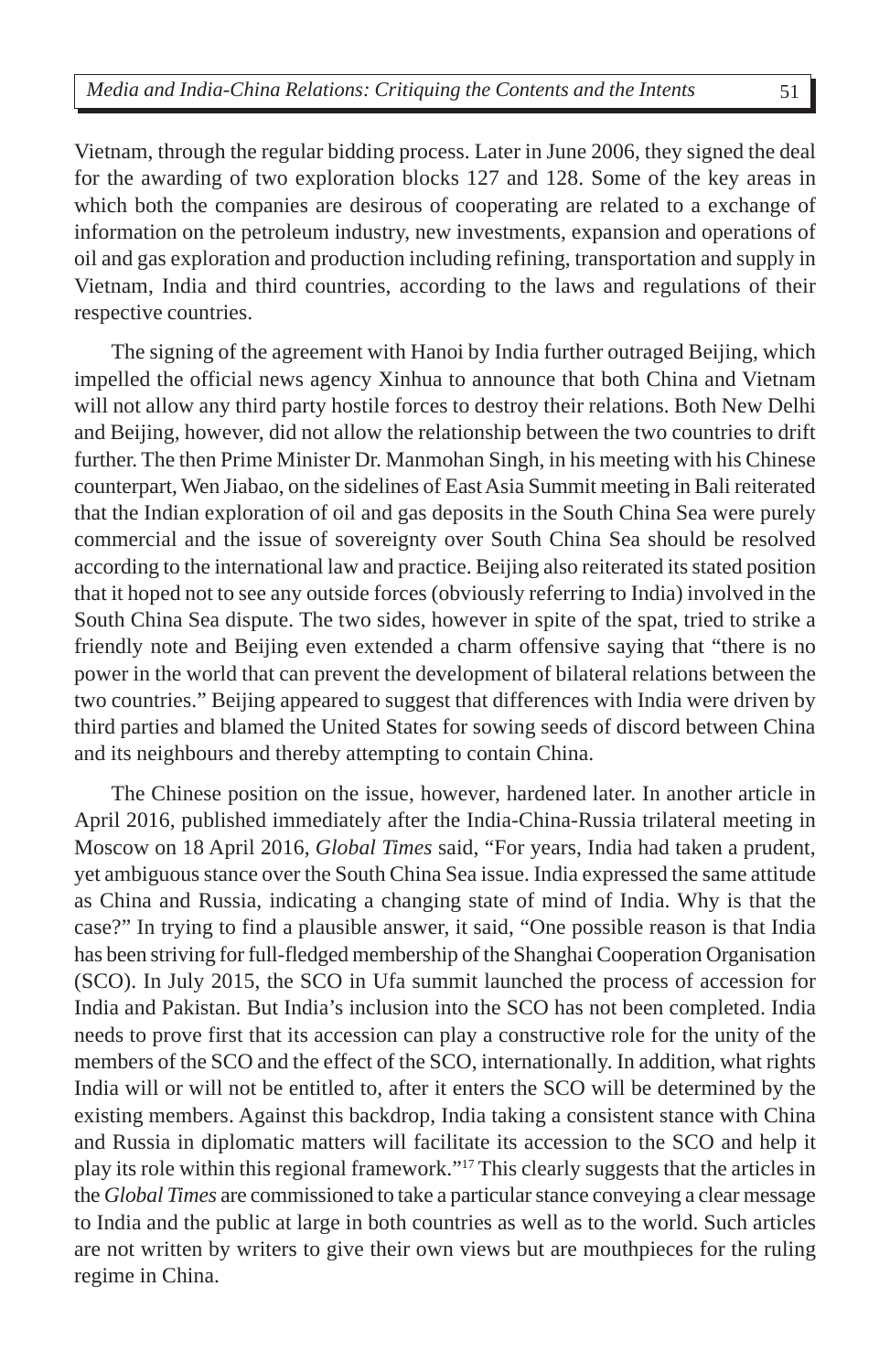### **Chinese Reaction to Growing Indo-US Strategic Proximity**

While India's foray into South China Sea dominated the Chinese media as far as the Sino-Indian relations are concerned, the related issue of the growing Indo-US strategic relationship has also attracted the attention of the Chinese media. For example in March 2012, an article with a disdainful title 'Nervous India contemplates shelter under extended wing of eager US' was carried. 18 The article was written by Liu Zongyi, a research fellow of the Centre for South Asia Studies at Shanghai Institute for International Studies. The article also carried an illustration with a large size eagle (USA) looking at a benign looking, and seemingly attentive small sized elephant (India). The article said, "With the US return to Asia and the growing economic gap between China and India, the Sino-Indian relationship is seeing subtle changes these days. Some Indian scholars trumpet an alliance under the US leadership to counterbalance China."

The article further wrote, "There are pessimists (in India), who are supportive of a China containment policy. According to one estimate by Wu Yongnian of the Shanghai Institutes for International Studies, 20 to 30 percent of the Indian diplomatic and strategic circles support Indians confronting China. But since Indian scholars know relatively little about China and are vulnerable to Western media keen on hyping China's threat, the number of those Western and domestic media keen on hyping China's threat, the number of those who support confrontation is growing." Commenting on the role of media in the US and India exacerbating the relationship between India and China, the article further said, "… so, at present, we see the ironic sight of articles in both the US and Indian media trying to provoke the other side into tensions with China. The Indian media highlights that Uncle Sam is well prepared to battle China, while the US media points out that India is engaging in military expansion in preparation for possible Sino-Indian boundary conflicts".

It is pertinent to mention that although the government controlled media in China has been critical of the US-India strategic partnership in their commentaries, they know that India follows a strategic autonomy in its foreign policy pursuits. In an article with a very carefully worded title 'Indo-US strategic distrusts stalls LSA signing' published in April 2016, the *Global Times* commented, "…such concerns come from the deficit of a strategic trust between India and the US. Regardless of the differences in national policies, Indian strategic elites have always had a constant sense that US is not a trustworthy partner and this time is no exception."19 In trying to convey a message to both India and the US the article further said, "In the first place, the Indians felt offended by the announcement of an American sale of F-16 fighter jets to Pakistan before Carter's visit. There is no sign of bilateral talks on the issue yet but ties with its over arching rivals are obviously resented by the Indians." It is an irony that while China has empathy with India regarding US supplying F-16 fighter to Pakistan, it has no such qualms about arming Pakistan. In an attempt to create misunderstanding between India and the US, the article further said, "the Indian media stayed cool about the agreement and Carter's visit as well. India's disappointment comes in particular from the fact that the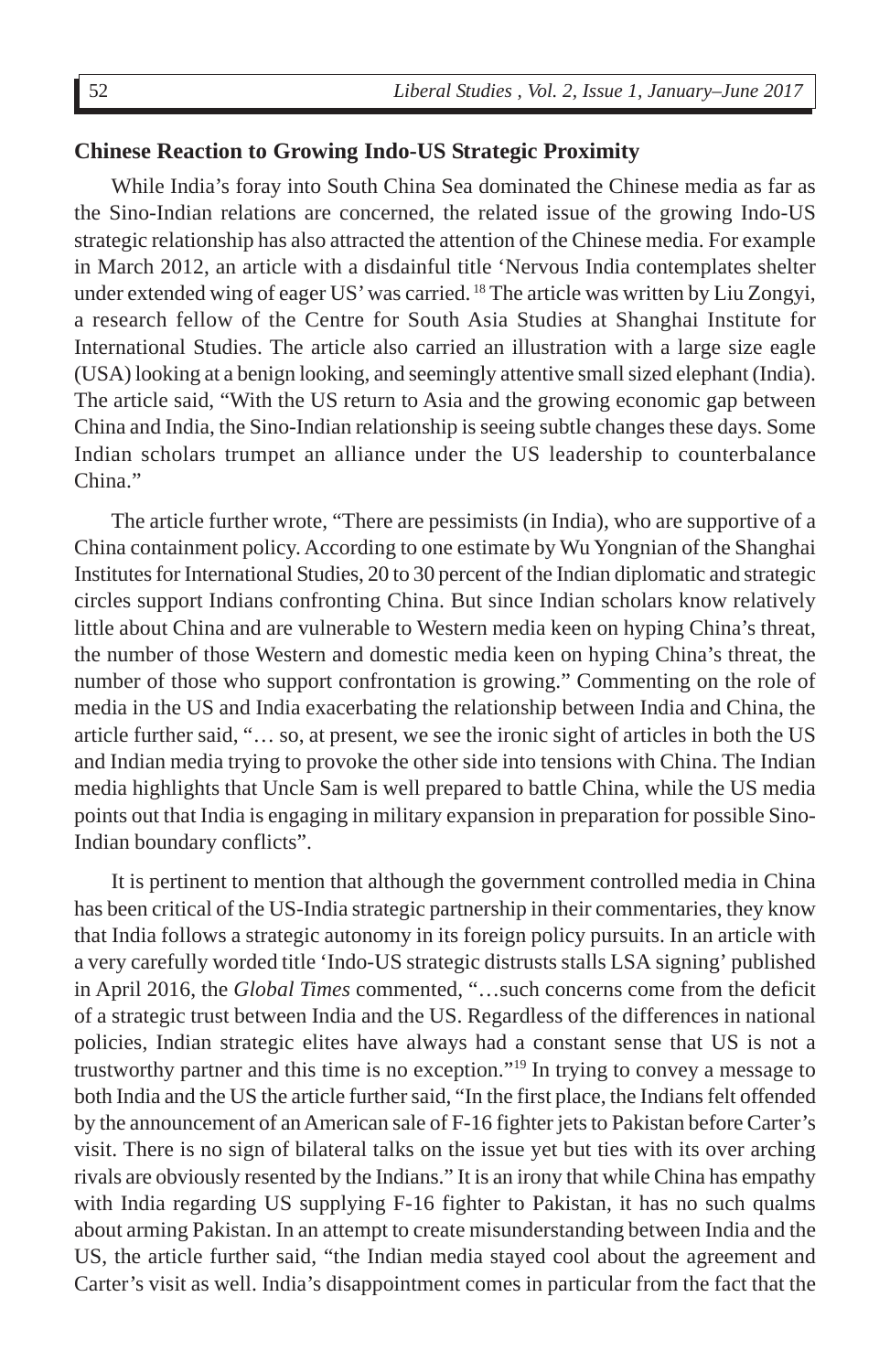US declined its request on acquiring catapult launch technology, which is critical for India's indigenous carrier manufacturing, one of the major backbones of Prime Minister Modi's plan on modernising the Indian navy." The article concluded with a remark to the proposal regarding joint patrols in the South China Sea. It said, "Evidently enough, it needs to feel its way forward and try not to agitate China by crossing the bottom line and consequently it declined to discuss the prospect of joint patrols in the South China Sea, despite the obvious interest and much enthusiasm from the American counterpart."

Scoffing at India's democratic edifice seems to be yet another recurring feature of China's party-controlled media. For example, when IMF reported in 2015 that India's GDP would surpass that of China in 2016, it invited snide remarks by the *Global Times*. Peeved over IMF's forecast, an editorial in the *Global Times* in January 2015 made the disparaging remark "having been long overshadowed by China, it is keen to become the best in some aspects." It further said, "even if the Indian economy does outstrip China's one day, the impact on the Chinese public will be far less than on its own people, since India has been waiting for this outcome since long. Some Western media attach much more significance to India's overtaking China than the Chinese people themselves do."20

An article carried in the same newspaper in April the same year was also critical of the claims of the IMF. The article said that, "while the Chinese economy is slowing down after entering the new normal, India under Narendra Modi's government has witnessed a rapid economic growth in recent years. Speculations that Indian economy will surpass that of China and India will become a new engine for the world economy are frequently heard in international public opinions. Some even conjecture that the Chinese model is inferior to that of India." The article further remarked, "Hyping the Indian economy's superiority, Indian officials and the Western media are instigating international investors to direct their capital from Beijing to New Delhi, giving impetus to Indian economic growth. However, such hype has limited effects as profit-oriented investors try to lower their transaction costs as well. The Indian market, be it in scale, profit margin or business environment, cannot compete with that of China. Arguing the differences between Chinese and Indian models, Western scholars are attempting to take advantage of ideology to deny the efficiency of Chinese political and economic institutions."21

The response of the Chinese media towards Prime Minister Modi has been very measured and structured. As it is finding it increasingly difficult to ignore the positive achievements of Prime Minister Narendra Modi, the article made a studied and guarded remark that "since he came to office, Modi has boosted the morale of the Indian economy. However, Modi's economic reforms have achieved little progress, which is known in the international community. The falling of oil price will still provide India with years of opportunities to develop its economy...." Then in a conciliatory tone it said, "If New Delhi can seize the opportunity to promote major reforms, its long-term economic development will have a solid foundation." Yet in another article the *Global Times* wrote, "The recent twists and turns in the Sino-Indian relations have presented a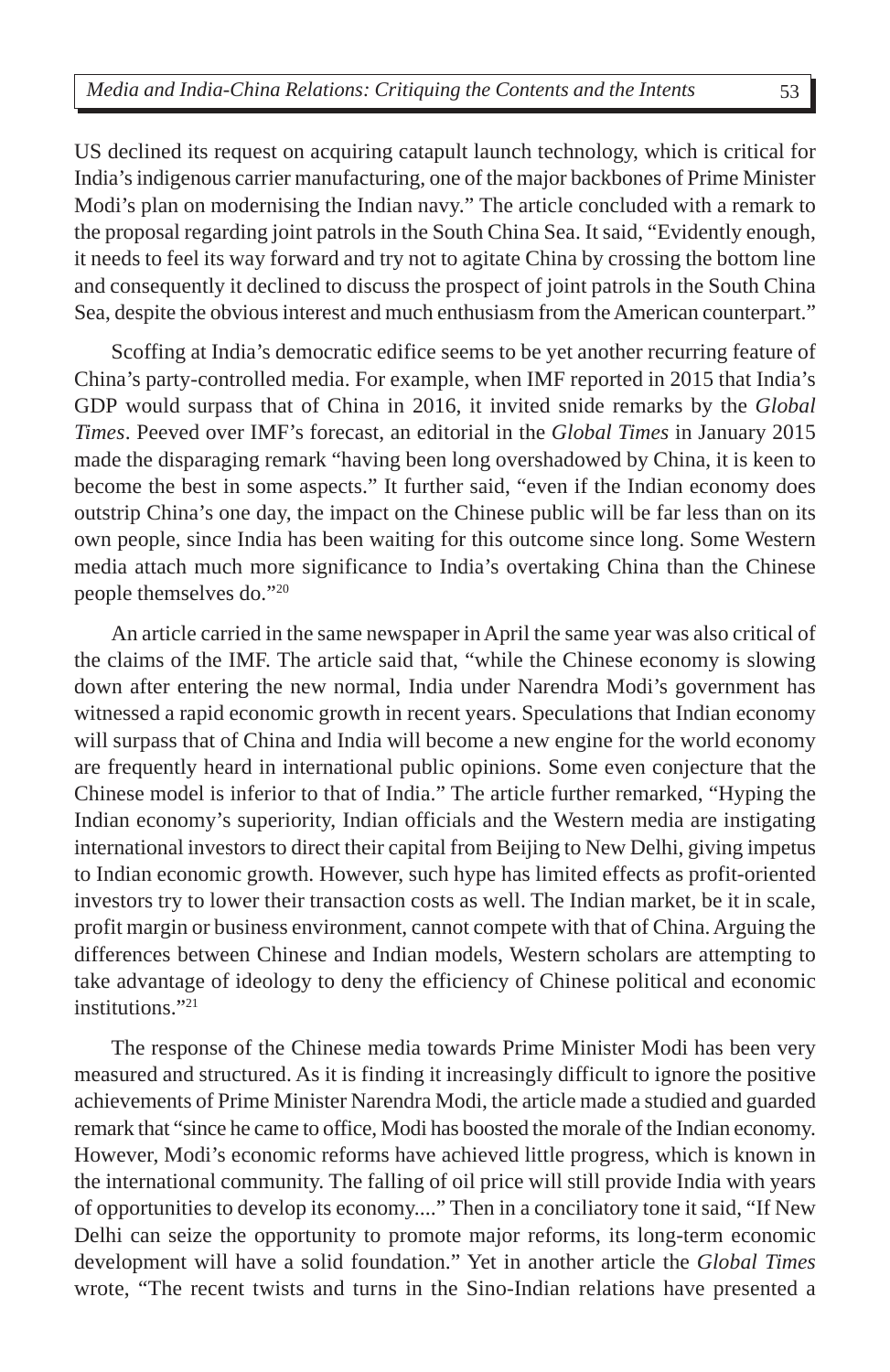somewhat puzzling picture to the world. Bilateral relations seem to oscillate back and forth drastically between outright confrontations and a united front. Clearly, with the partisan dynamics of domestic agendas as well as the political confidence reaped from various international scenarios, the National Democratic Alliance (NDA) government under Narendra Modi's leadership has taken new initiatives in India's relations with the major powers."22

India's infrastructural development along the India-China border and its beefing up of defence preparedness has also aroused critical comments by the Chinese media. These responses are again measured and calibrated. An article in *Global Times* published in July 2016 carried a loaded title "Deployment of tanks on India-China border hinders potential for Chinese investment." "The article begun with an allusion to increasing Chinese investments in India and then immediately made a critical remark, "it is puzzling that while deploying tanks near China's border, India still strives to woo Chinese investments." The article further said, "the deploying of tanks near the Indo-China border may hit a nerve within the Chinese business community, causing investors to weigh the threat of political instability when they make investment decisions."<sup>23</sup>

### **Indian Perception of Sino-Indian Relations**

One of the defining features of the perception of the Indian media, both print and electronic with regard to China has been both trust deficit and a security dilemma. The suggestive title of the opinion pieces articles, editorials, news captions and analysis of their contents attest to this. A major chunk of contents pertains to Sino-Pak nexus, China's infrastructural development in the Pakistan occupied Kashmir, border transgressions, China's foray into Sri Lanka, Nepal, Maldives, etc. China's penetration into India's telecom sector and its possible security implications has also occupied some space in the Indian media. Considering the sensitive nature of relationship between the two countries and the tendency of the media to high light the negativity, in a public lecture the then National security Adviser of India Mr. Shivshankar Menon exhorted the media and political commentators to "learn the virtues of moderation". Menon said that the Chinese could not believe that Indian media and commentators did not speak authoritatively for the country, as their controlled media and academia did. "We must recognise that other countries could have similar imperatives as ours too and their own reasons for what they do. And why create self-fulfilling prophesies of conflict with powerful neighbours like China", Menon said while delivering the 16<sup>th</sup> Prem Bhatia Memorial Lecture.<sup>24</sup> Earlier at the meeting of the National Security Council Advisory Board in September 2009, a senior member argued for strong measures to control the media – especially the 24-hour news channel.<sup>25</sup> He was alluding to media reports about Chinese transgressions along the India-China border.

### **Conclusion**

A scrutiny of the news reports, blog postings, opinion pieces, and editorials in the Chinese media including the contents of the electronic media clearly suggest the trust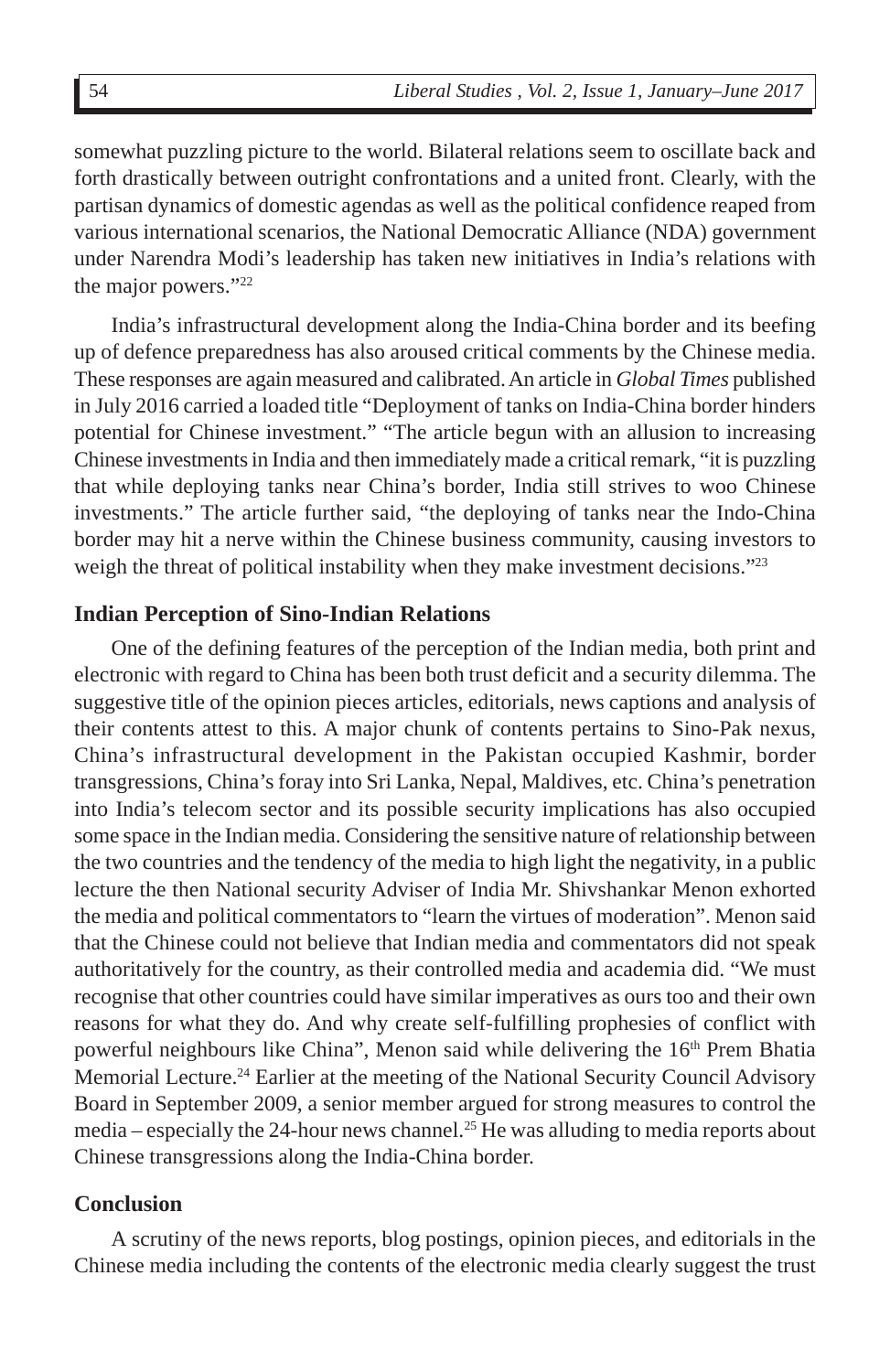deficit between the two countries and the tendency to debunk India's democratic edifice. Media in China including the social media are intelligently calibrated. There is a lack of awareness among the Chinese people about India. The understanding is still limited to Buddhism to a large extent.

As far as India is concerned, besides the trust deficit persistent security dilemma are the continuing features of the contents of Indian media. The electronic media in particular hypes the security threat. The Indian correspondence based in Beijing, however are doing a great service in their objective and at times courageous reporting. They report on diverse issues and concerns relating to Chinese polity, economy, society, culture, security and foreign policy. As a result now in India we have a much better understanding about not only Sino-Indian relations, but also China as a whole.

It would be difficult to expect Beijing to Change its policy beyond rhetoric. The think-tanks in both the countries should cooperate and collaborate for better understanding through joint research and publications. There is some goodwill, which needs to be harnessed. The Indian Embassy and the Ministry of China should be more proactive. There should be an exchange of Indian movies as well as cultural programmes. The Indian embassy website for the Chinese people should be more proactive and thoughtful.

(The author acknowledges the offer of a Cultural Exchange fellowship jointly sponsored by the Indian Council of Social Science Research (ICSSR) and the Chinese Academy of Social Sciences, which enabled him to undertake a study-tour to China in 2011.)

## **Notes**

- 1. Marshall McLuhan, *Understanding Media: The Extensions of Man,* McGraw-Hill, 1964.
- 2 . Simon Shen, "Exploring the Neglected Constraints on Chindia: Analysing the Online Chinese Perception of India and its Interaction with China's Indian Policy", *The China Quarterly*, 207, September 2011, pp. 541–560.
- 3. Ananth Krishnan, "A Chinese opportunity that India Tourism misses", *The Hindu*, 28 November 2012.
- 4 . Liu wei, " Life of Pi offers food for thought", *China Daily*, 7 December 2012, http:// www.chinadaily.com.cn/life/2012-12/07/content\_15994512.htm
- 5. Jack Aldane, "Ang Lee effortlessly brings tall-tale parable to life in 3D", *Global Times*, 27 November 2012, http://english.peopledaily.com.cn/90782/8035660.html
- 6. Ananth Krishnan, "In China, Delhi gang-rape spurs online debate, then censorship", *The Hindu*, 1 January 2013.
- 7. Saibal Dasguta, "China twitterati fuming against India on Ladakh", *The Times of India*, 27 April 2013, http://m.timesofindia.com/world/china/China-twitterati-fuming-against-India-on-Ladakh/articleshow/19748364.cms
- 8. Chen Chenchen, "Indian gaiety at odds with Chinese rush*", Global Times*, 30 November 2012, http://www.globaltimes.cn/content/747306.shtml
- 9. D.S. Rajan, "How China views India's new defence doctrine", *Rediffnews,* 7 January 2010, http://news.rediff.com/column/2010/jan/07/how-china-views-indias-new-defence-doctrine.htm